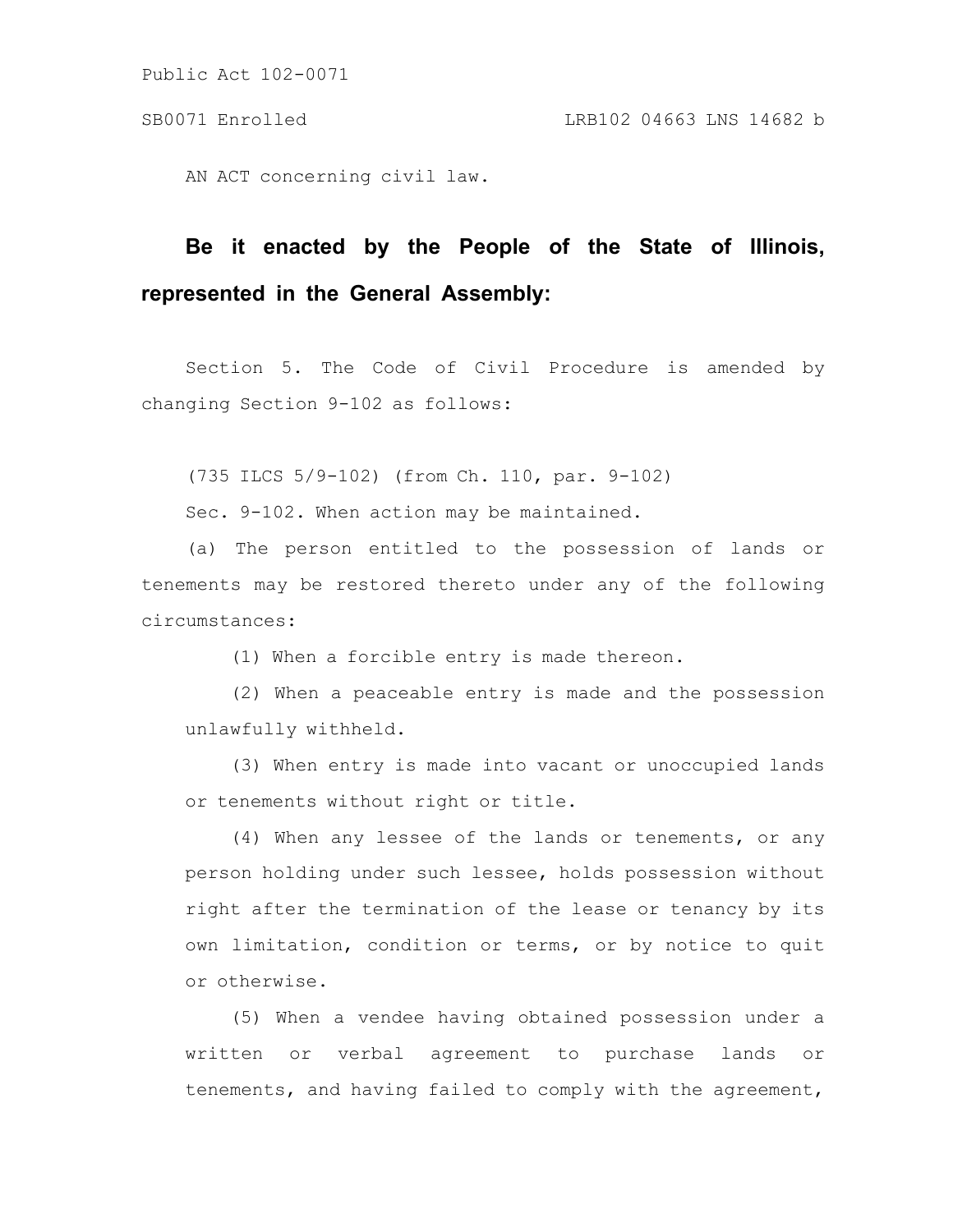withholds possession thereof, after demand in writing by the person entitled to such possession; provided, however, that any such agreement for residential real estate entered into on or after July 1, 1987 that is an installment sales contract, as defined in the Installment Sales Contract Act, and the amount unpaid under the terms of the contract at the time of the filing of the foreclosure complaint, including principal and due and unpaid interest, at the rate prior to default, is less than 80% of the original purchase price of the real estate as stated in the contract, as required under paragraph (2) of subsection (a) of Section 15-1106 of the Illinois Mortgage Foreclosure Law, is subject to foreclosure entered into on or after July 1, 1987 where the purchase price is to be paid in installments over a period in excess of 5 years and the amount unpaid under the terms contract at the time of the filing of a foreclosure complaint under Article XV, including principal and due and unpaid interest, is less than 80% of the original purchase price shall be foreclosed under the Illinois Mortgage Foreclosure Law.

This amendatory Act of 1993 is declarative of existing law.

(6) When lands or tenements have been conveyed by any grantor in possession, or sold under the order or judgment of any court in this State, or by virtue of any sale in any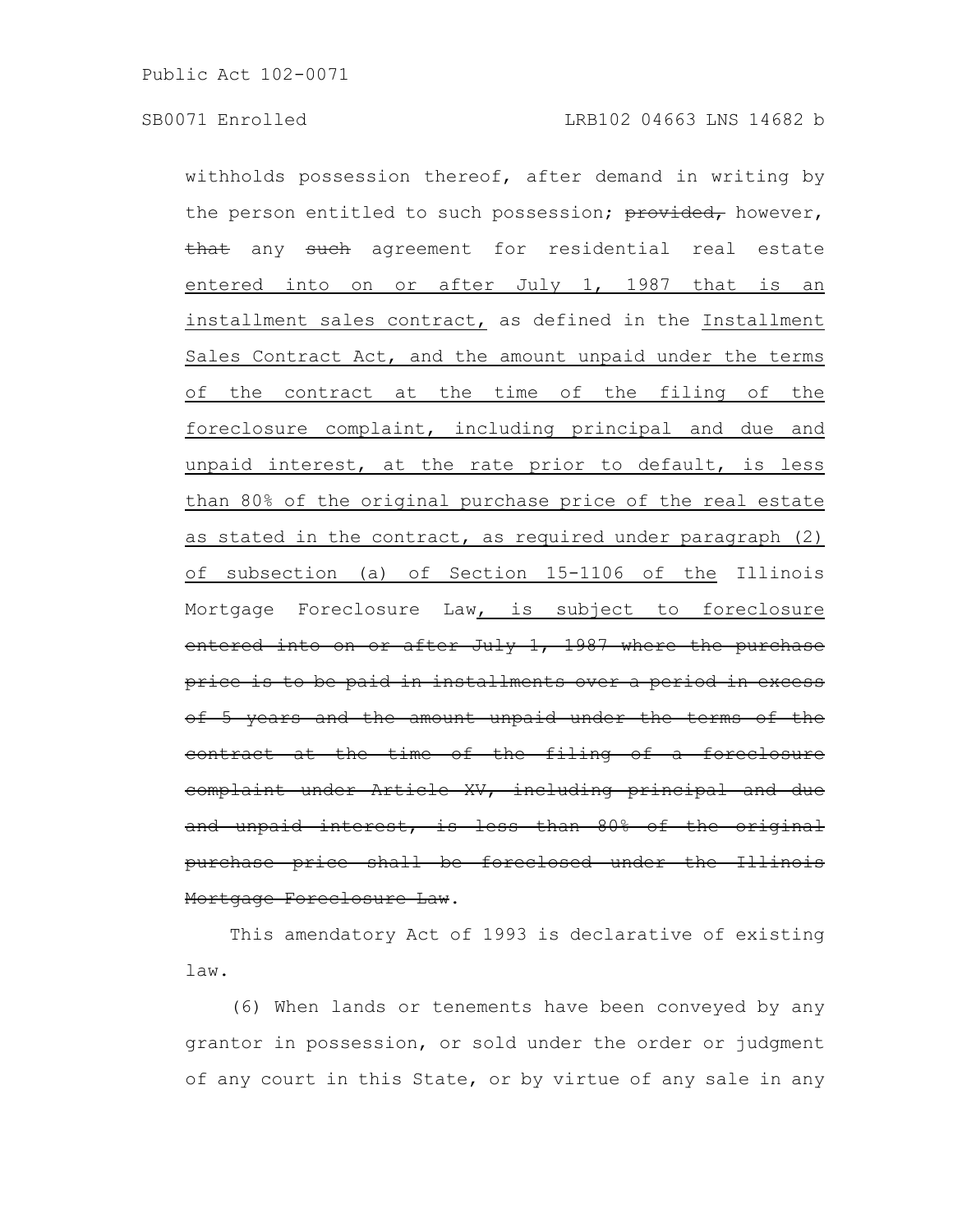### SB0071 Enrolled LRB102 04663 LNS 14682 b

mortgage or deed of trust contained and the grantor in possession or party to such order or judgment or to such mortgage or deed of trust, after the expiration of the time of redemption, when redemption is allowed by law, refuses or neglects to surrender possession thereof, after demand in writing by the person entitled thereto, or his or her agent.

(7) When any property is subject to the provisions of the Condominium Property Act, the owner of a unit fails or refuses to pay when due his or her proportionate share of the common expenses of such property, or of any other expenses lawfully agreed upon or any unpaid fine, the Board of Managers or its agents have served the demand set forth in Section 9-104.1 of this Article in the manner provided for in that Section and the unit owner has failed to pay the amount claimed within the time prescribed in the demand; or if the lessor-owner of a unit fails to comply with the leasing requirements prescribed by subsection (n) of Section 18 of the Condominium Property Act or by the declaration, by-laws, and rules and regulations of the condominium, or if a lessee of an owner is in breach of any covenants, rules, regulations, or by-laws of the condominium, and the Board of Managers or its agents have served the demand set forth in Section 9-104.2 of this Article in the manner provided in that Section.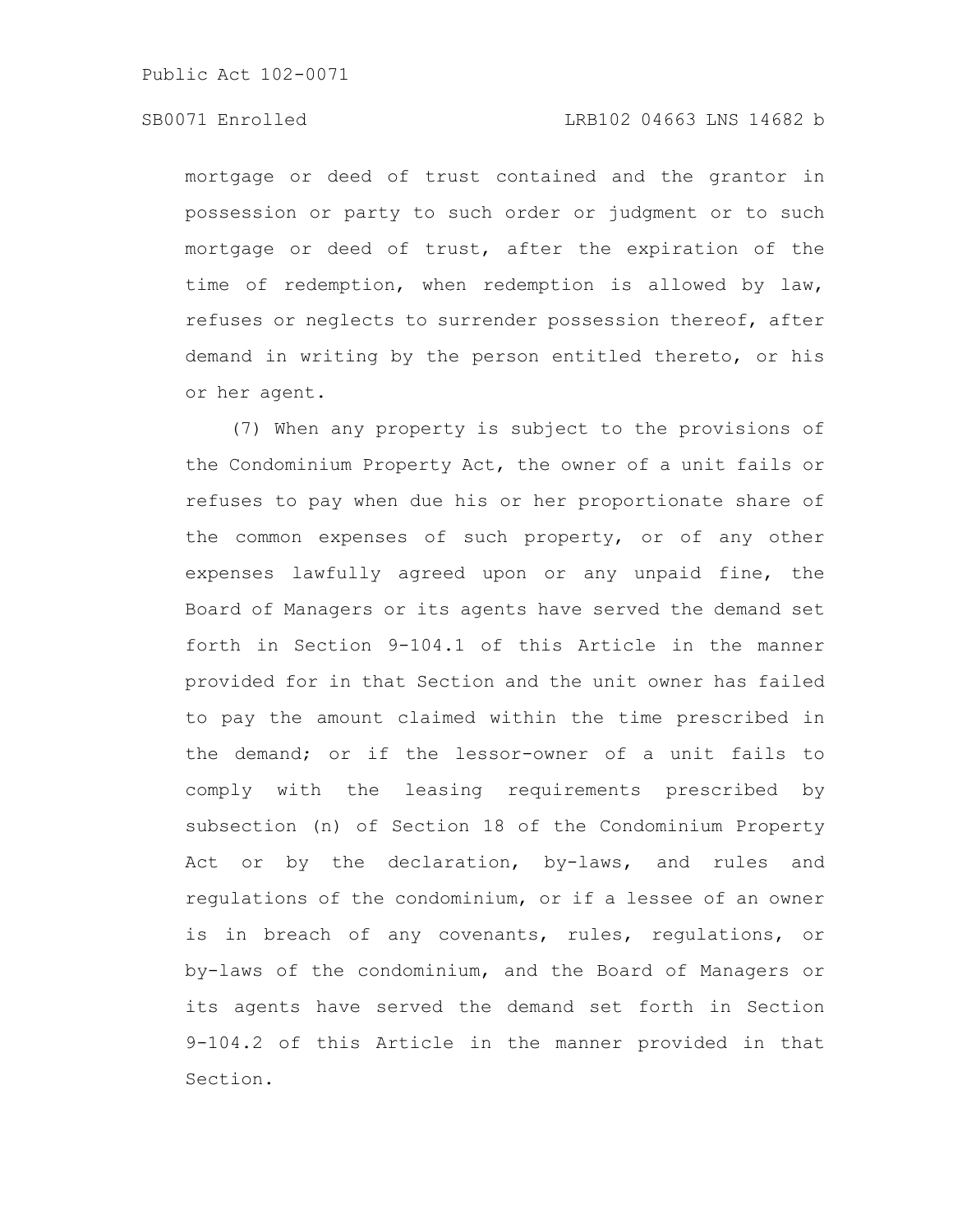### SB0071 Enrolled LRB102 04663 LNS 14682 b

(8) When any property is subject to the provisions of a declaration establishing a common interest community and requiring the unit owner to pay regular or special assessments for the maintenance or repair of common areas owned in common by all of the owners of the common interest community or by the community association and maintained for the use of the unit owners or of any other expenses of the association lawfully agreed upon, and the unit owner fails or refuses to pay when due his or her proportionate share of such assessments or expenses and the board or its agents have served the demand set forth in Section 9-104.1 of this Article in the manner provided for in that Section and the unit owner has failed to pay the amount claimed within the time prescribed in the demand.

(b) The provisions of paragraph (8) of subsection (a) of Section 9-102 and Section 9-104.3 of this Act shall not apply to any common interest community unless (1) the association is a not-for-profit corporation or a limited liability company, (2) unit owners are authorized to attend meetings of the board of directors or board of managers of the association in the same manner as provided for condominiums under the Condominium Property Act, and (3) the board of managers or board of directors of the common interest community association has, subsequent to the effective date of this amendatory Act of 1984 voted to have the provisions of this Article apply to such association and has delivered or mailed notice of such action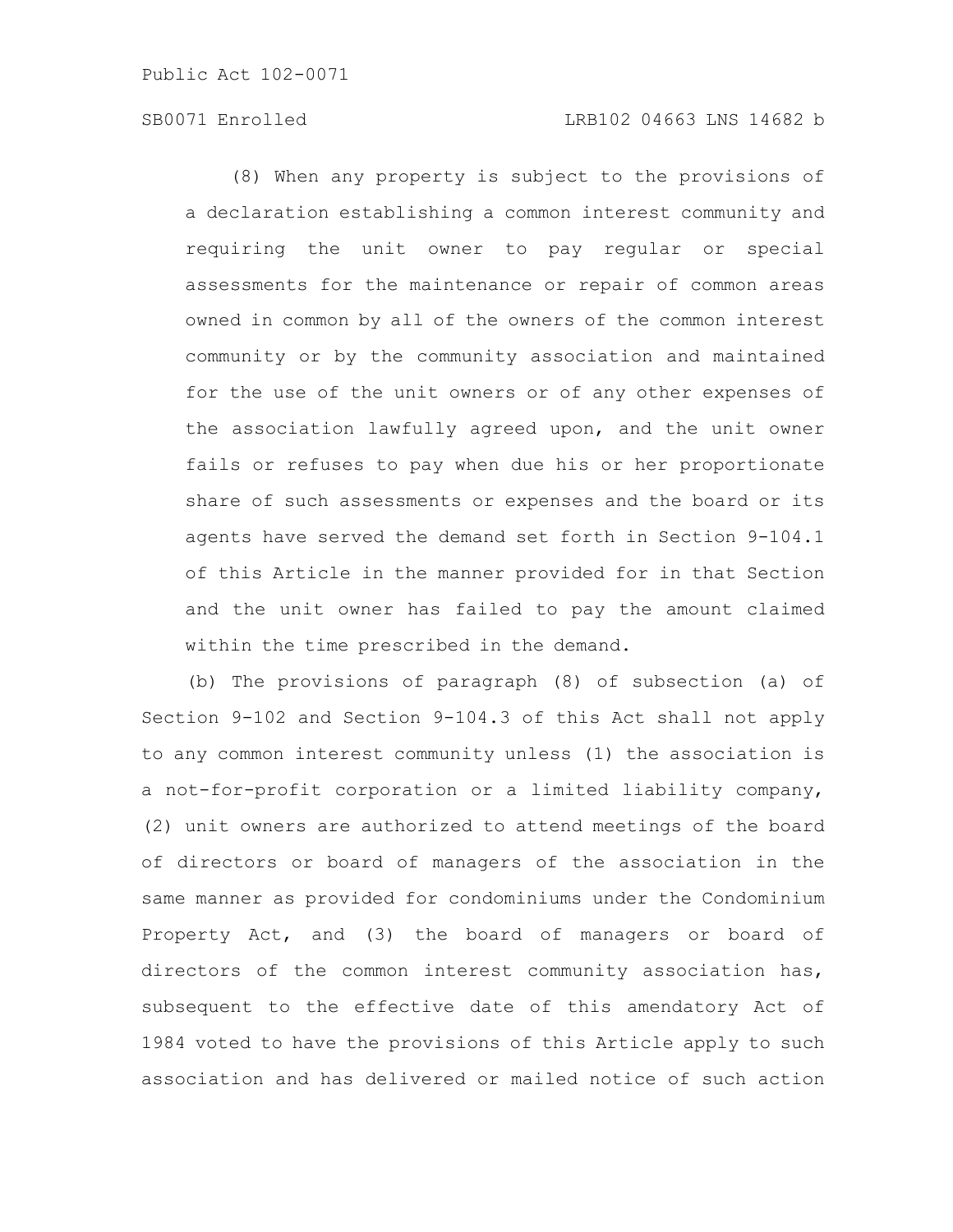#### SB0071 Enrolled LRB102 04663 LNS 14682 b

to the unit owners or unless the declaration of the association is recorded after the effective date of this amendatory Act of 1985.

(c) For purposes of this Article:

(1) "Common interest community" means real estate other than a condominium or cooperative with respect to which any person by virtue of his or her ownership of a partial interest or unit therein is obligated to pay for maintenance, improvement, insurance premiums, or real estate taxes of other real estate described in a declaration which is administered by an association.

(2) "Declaration" means any duly recorded instruments, however designated, that have created a common interest community and any duly recorded amendments to those instruments.

(3) "Unit" means a physical portion of the common interest community designated by separate ownership or occupancy by boundaries which are described in a declaration.

(4) "Unit owners' association" or "association" means the association of all owners of units in the common interest community acting pursuant to the declaration.

(d) If the board of a common interest community elects to have the provisions of this Article apply to such association or the declaration of the association is recorded after the effective date of this amendatory Act of 1985, the provisions